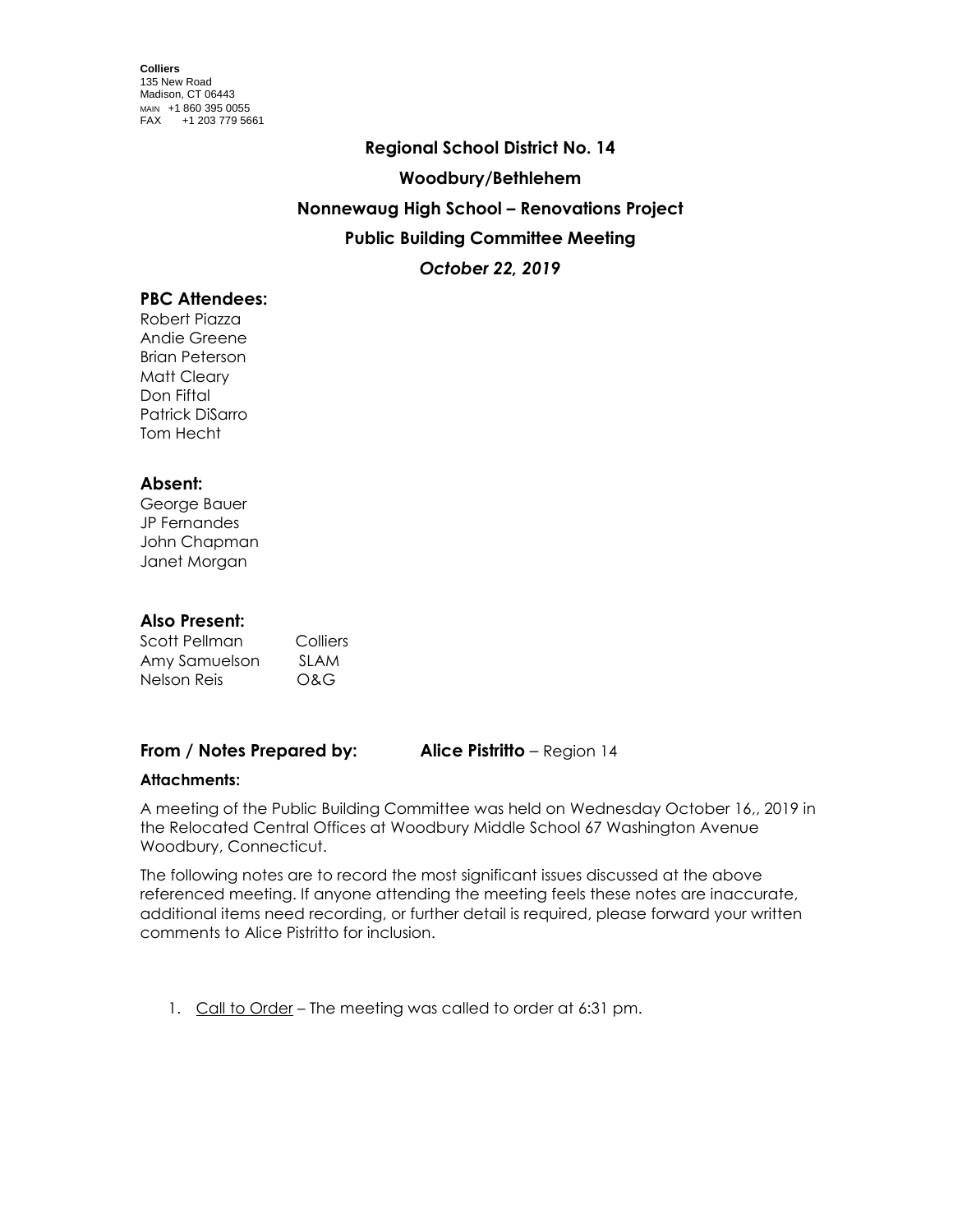## 2. **Finance Report – Scott Pellman**

- There was a finance working group meeting this past Wednesday October 16<sup>th</sup> along with an additional meeting prior to this one where the team reviewed the latest pay application #26 along with the PCO's for the month.
- Included in the building committee package for the month were the following PCO's that were approved at that meeting.
- o PCO-175 Cafeteria ceiling phasing \$6,031 from CM Contingency
- o PCO-178 Phase 4 gyp to protect exist insul. \$7,961
- o PCO-185 Football goal post padding (4) \$2,797
- o PCO-186 Additional Cleaning due to phasing \$1,109 from CM contingency
- An updated contingency status report was provided for the committee's review. The project has expended \$1,919,508 in construction and owner's contingency and there are pending issues or Owner improvements that total an additional \$1,579,483 these number include athletic improvements bleachers and lighting and \$200,000 for AV equipment additions. A value has not been included for the AV infrastructure, work on the design documents for the added AV infrastructure has commenced.
- The current available contingency for the High School is approximately \$62,000 assuming all the pending issues or betterments are accepted. The available contingency for the Central Office project is approximately \$620,000
- The next request for payment has been sent to the State for reimbursement. Waiting to receive that check.

#### 3. **OPM Report – Scott Pellman reported on the following:**

Project Update –

 Colliers and construction team continue to meet with the administration on a weekly basis to coordinate the ongoing construction. We are joined bi-weekly by the design team. The staff and students continue to be patient as the project moves forward while the mechanical contractor works through heating and cooling control issues. The electrical contractor continues to run behind, and Colliers has been pushing O&G to secure additional electrical crews to get the work completed. Looking into other options to get the electrical work completed. The team is working with the administration to prioritize incomplete areas with a focus on academics delaying work on the main office area to ensure that work is prioritized to the academic areas. The gymnasium has been made a priority to get it open and usable for the end of the month so it can be utilized by the volleyball team and for daily PE classes. There will be minor work in the gym that will continue during second shift through the end of November. The locker room continues to be running behind schedule. The new septic system is almost complete, O&G has been requested to have the site contractor complete the electrical service to the new ejector pumps, so the project does not have to wait for the electrical contractor. Currently the tank is being pumped every three days until the system is completed. Nelson noted that there was a meeting this morning with an electrician that is familiar with the district and has done work for the district to move the electrical work needed for the septic system pumps to be done.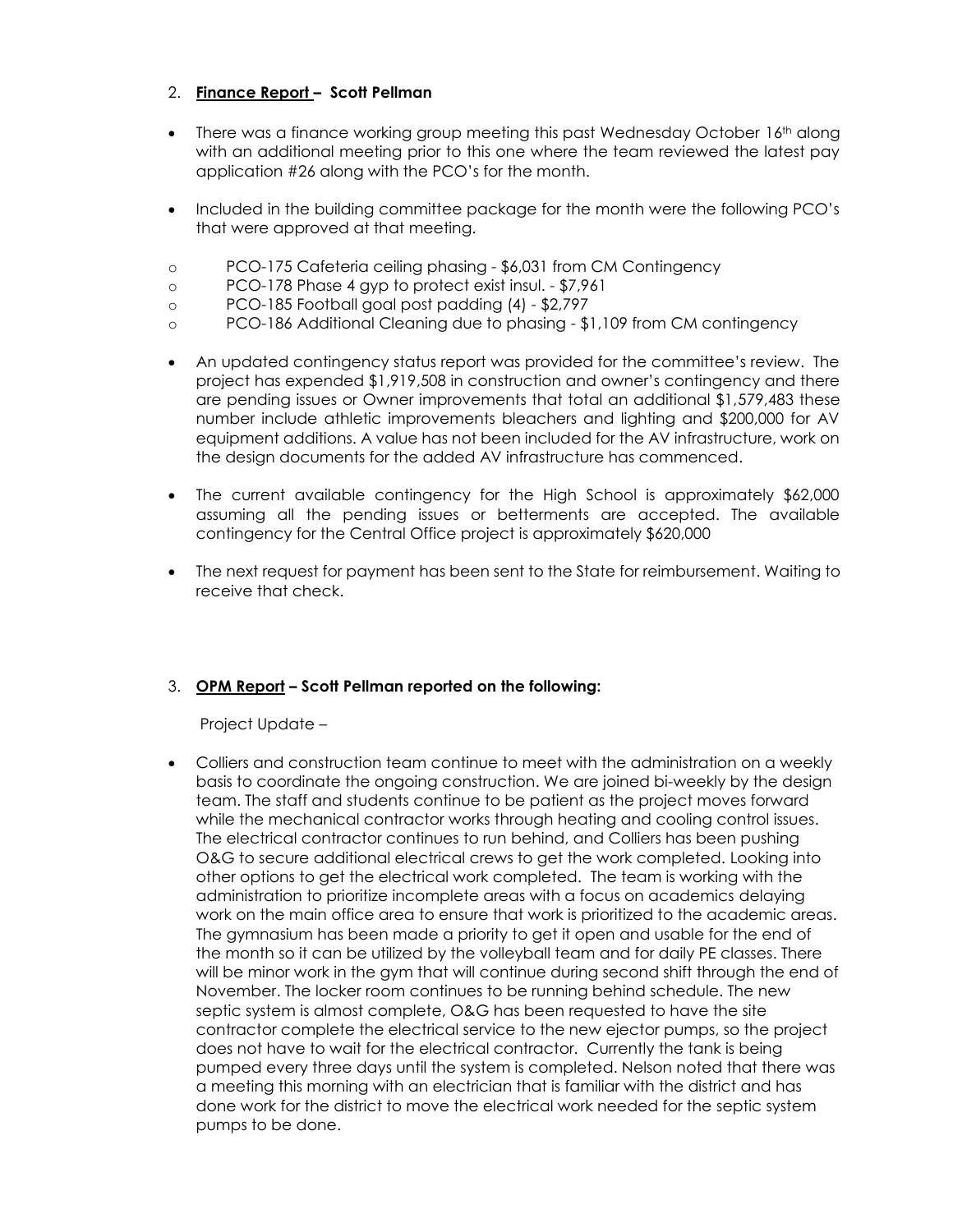- The track has been sprayed and the striping is almost complete, the renovated soccer and baseball/softball field grass is establishing itself very well. The field concessions building will not be completed until the spring. Electrical work is what is needed there however the priority is in the academic areas at this time.
- Amy will provide an update on lighting and bleacher design as part of her update.

#### **PCO reviews –**

There were several PCO's that were included in the Committee meeting packages and not all are finalized or have been reviewed and accepted by the design team.

The following have been reviewed and are recommended for payment:

- **PCO-174**  Temporary Toilet services \$15,000 CM Contingency
- **PCO-176** Temporary power to exterior scoreboards and temp field lighting - \$11,659 – CM Contingency
- **PCO-177** Drywall repair and LMC Chicago grid \$21,450 CM **Contingency**
- **PCO-179** Fire Truck Cistern Access \$7,108
- **PCO-183** Track Protection Mats \$12,392

The following PCO's are not ready for approval but should be discussed.

PCO-180 – Additional man gate and paving at track - \$12,489- Installation of the gate 2,308.97 plus a mark-up of approximately 2-3%. Not time critical however, giving design group a direction. Revision will be ready for the next meeting

PCO–181 – Elevator #2(locker room) roof - \$18,868-Issues with the shaft. It was an unknown. Condensation issues. Asking for additional information from trade contractor. Work has continued. Revise change order will be ready for the next meeting.

PCO-182 – Tennis court accessories and stair tread seating walls - \$54,224- not time critical.

- 6 benches \$6,000- Andie Greene asked that benches be purchased through FF&E.
- 9' windscreen \$15,000- Andie G was speaking to the dropping the fencing height and recommended reducing some of the windscreen areas
- Pat D noted some people don't like the reduced fence height.
- Stair tread seating \$31,000

Andie G noted that the stair tread may have drainage issues- It was clarified that this was an administrative request to function as a car stop.

PCO-184 – remediate elevator #1 piston hole - \$9,838 – CM contingency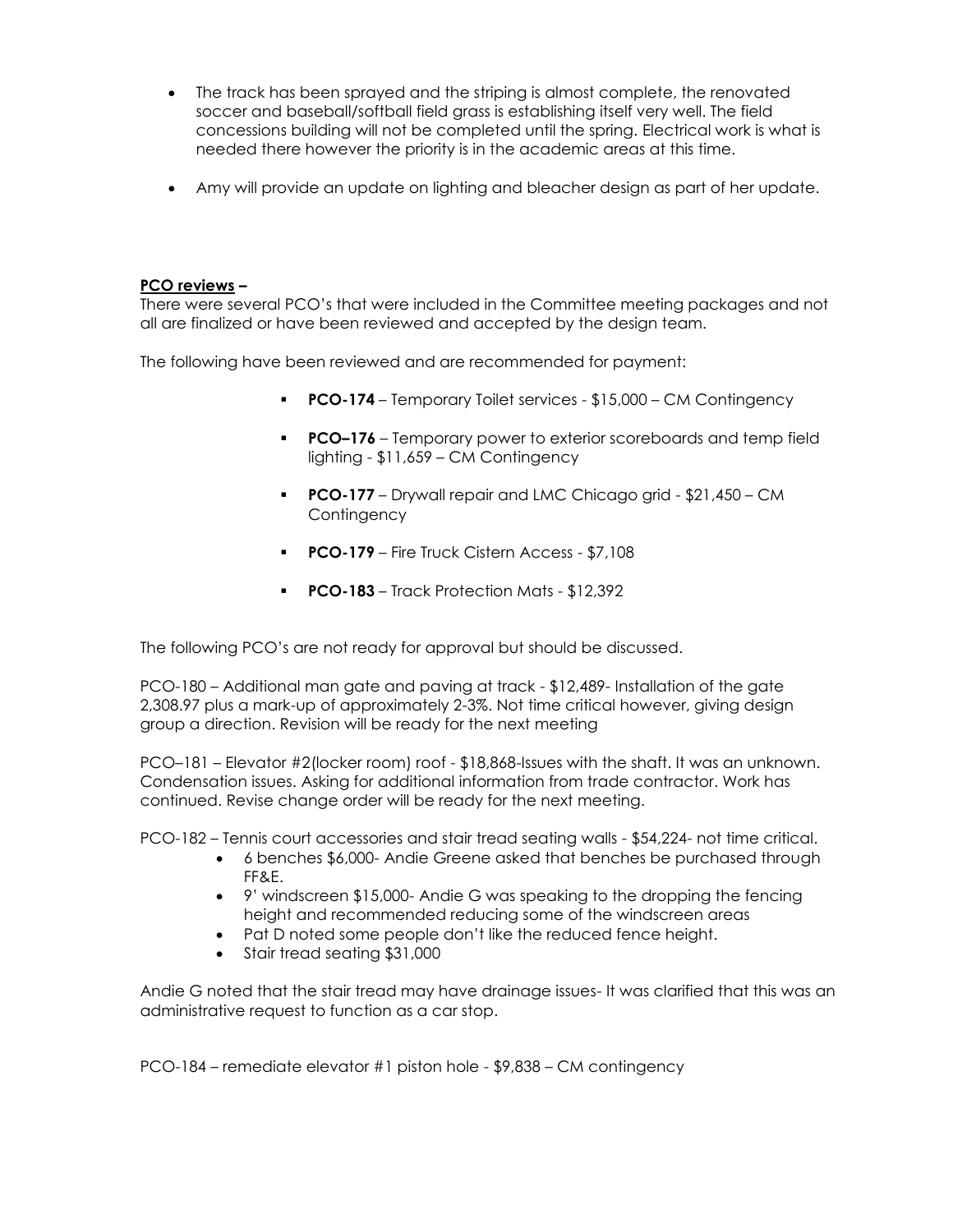## **Architect update** – Amy S

- SLAM continues working with O&G to keep the project going
- Working on furniture and revisions as needed
- LMC furniture layout has been revised but the revisions do not affect permanent construction - There is temporary furniture at this time and shelving is not complete.
- One additional data outlet will be put in to accommodate the furniture layout changes
- Still waiting on furniture deliveries
- Art room continues to change. Currently 2 Classes are being taught in the same area which was designed for only one class. The room needs modifications to accommodate the need to schedule for two classes. Mobil alternatives are being investigated to divide the room.
- Progress on drawings for lighting- opening the field to nighttime activities must include egress pedestrian lighting. The drawings should be ready shortly.

#### **Project Update:** Nelson R- Brought drone footage & photos

- Allowances @ 94 %
- Change order of back rail to be installed in the auditorium
- Front light bar ready by Thanksgiving in the auditorium
- Temporary Stairs to get up onto the stage
- Gym floor is being sanded and finished
- Ceilings have been padded throughout the academic area
- Main Lobby area continues but ceiling is not padded
- Cafeteria is basically complete
- Back terrace has had trees planted.
- Turf field with lines has been installed
- Math wing has curbing, and paving will happen on Oct 28<sup>th</sup>
- Fitness area continues to move along
- Canopy continues to move along- less of a priority currently
- Plantings in the front has been done
- Kept the Nonnewaug High School lettering on the building
- Roof coating is complete on the academic building- Roof coating on CO will happen in the spring.
- Light tubes and corridor lighting have brightened up the school

#### **Public Comment:**

#### Jim Crocker of Woodbury-

1.New staff asks for changes or requests- are these requests being granted. Scott P noted that along the way there has been previous requests which are all reviewed and approved by the committee and several requests have been rejected. Amy notes that a project over 4 years does have changes.

2. Electrical contractor that is behind schedule- is that effecting us to be off schedule. Nelson noted that man power has been put into areas as needed to attend to critical areas. Conversations have taken place with their supervisors to generate a priority list.

3.Do the change requests to the Academic areas, LMC- cause a delay to the end date of the project. Nelson noted that the overall project cannot be delayed. There is no added cost.

Pat noted that there is a google sheet to Pam Sordi from the teachers regarding their area and what may need to be addressed. That list is coordinated by Pam Sordi for the school, transmitted to Colliers who then coordinates the concerns with the design and construction team and finally brought to the committee if appropriate.